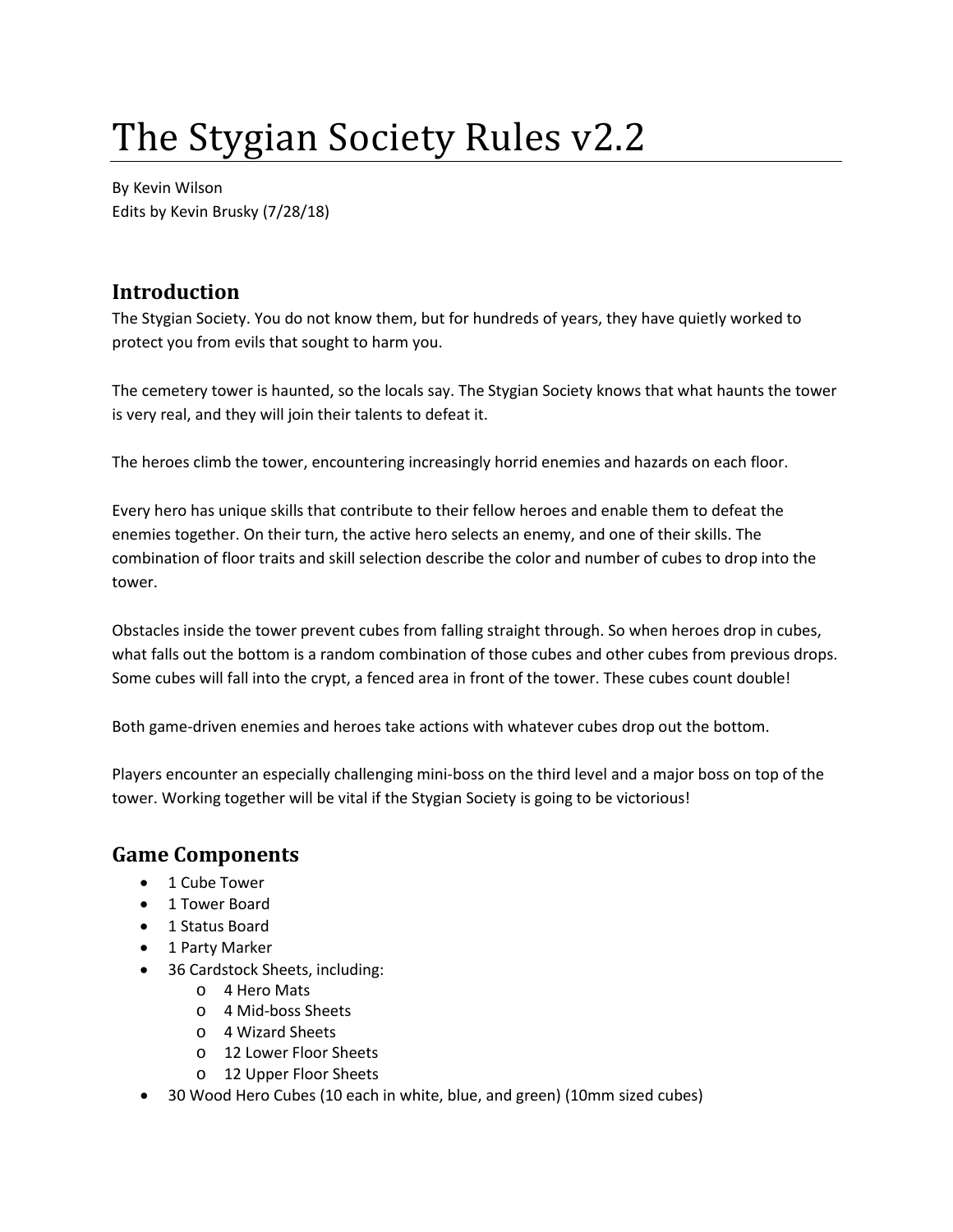- 30 Wood Enemy Cubes (10 each in black, red, and yellow) (10mm sized cubes)
- 165 Cards, including:
	- o 60 Hero Cards (15 for each hero)
	- o 30 Chest Cards
	- o 20 Lower Floor Treasure Cards
	- o 20 Upper Floor Treasure Cards
	- o 19 Enemy Cards
	- o 16 Status Cards (four for each hero)
- 57 Cardboard Tokens, including:
	- o 4 Crypt Pieces
	- o 1 Max Team Wounds Marker
	- o 1 Current Team Wounds Marker
	- o 1 Needed XP Marker
	- o 1 Current XP Marker
	- o 1 Peril Marker
	- o 1 Luck Marker
	- o 1 Tower Floor Marker
	- o 28 Wound Tokens (eight 'five's and 20 'one's)
	- o 18 Enemy Tokens (six in red, six in yellow, and six in black)

# **Game Setup**

#### **1. Tower and Crypt Setup**

Place the tower board in the center of the play area. If this is your first game, assemble the tower and crypt as shown. Place the crypt and tower on the board in their assigned spaces. Place the party marker on the space marked "1" on the tower board.

### **2. Status Board Setup**

Put the status board near the tower board. Place the peril, luck, current XP, needed XP, current wounds, and max wounds markers on the spaces of the matching color on the appropriate tracks.

- Place a red marker on the 0 space of the Experience track, and a blue marker on the blue spot on the Experience track.
- Place a red marker on the 0 space of the Party Wounds track, and a blue marker on the blue spot on the Party Wounds track.
- Place a clear marker on the 0 space on the Peril track

#### **3. Chest and Treasure Deck Setup**

Separate the cards by type. Shuffle the chest cards together to form the chest deck and place it facedown on the indicated space on the status board. Repeat this process for the lower floor treasure cards, placing them on the space indicated for the treasure deck. Set the upper floor treasure cards aside for now.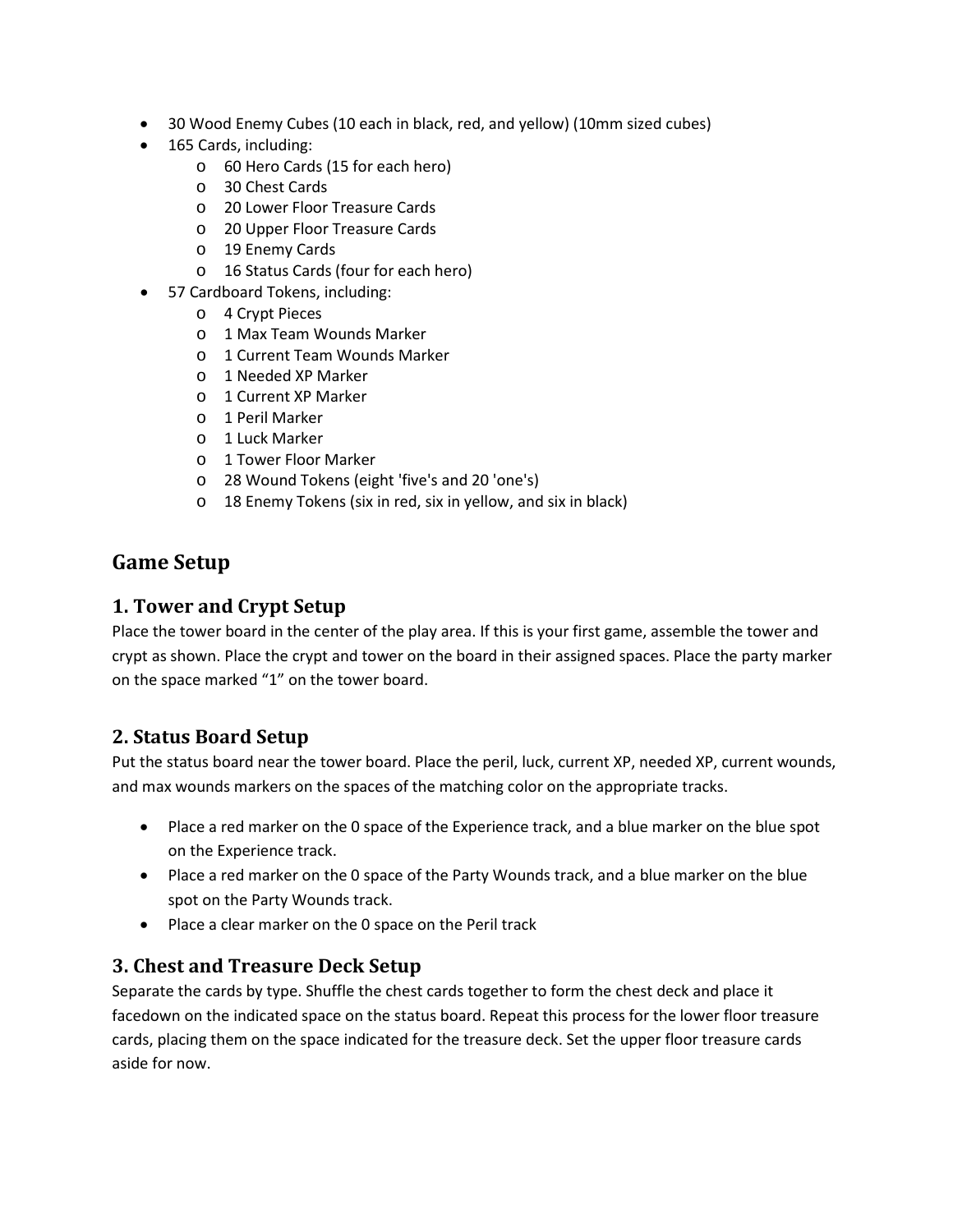#### **4. Hero Setup**

Each player chooses a hero either at random or (if the players all agree) by selecting their favorite. In a one-player game, choose three heroes, and in a two-player game, each player chooses two heroes.

Give each player the hero mat and all of that hero's skill cards. Return any unused hero mat and cards to the box. Each player should place their hero mat face-up in front of themselves. Then, each player should shuffle their six first-level hero cards and draw one at random, placing it face-up next to their hero mat. This card, as well as the card printed on their hero mat, are the hero's two starting skills.

Also, give each player one set of each of the four different status cards for every hero they are controlling. These cards are set aside facedown until needed.

### **5. Cube Setup**

Sort the hero and enemy cubes by color and place them to the side of the tower board, hero cubes (white, blue and green) on one side, enemy cubes (black, red, and yellow) on the other side.

#### **6. Enemy Setup**

Sort the enemy cards and tokens by color and place them to one side of the playing area. Place the wound tokens next to the enemy tokens.

### **7. Floor Setup**

Shuffle the lower floor cards, then place them face-down next to the enemy cards. Set the upper floor, mid-boss, and wizard cards aside for now.

### **8. Choose Starting Hero**

Choose one of the heroes in play to begin the game. Play will continue clockwise from the chosen hero for the rest of the game.

Hint: It's often best to start with the Knight or the Burglar if they are in play.

### **Starting a New Floor**

Follow these steps to begin the first floor and each floor after that. Note that the first floor (where the party marker is located) is in the field.

#### **1. Choose Floor**

Draw a card from the floor deck, turn it face-up, and place it near the tower board.

### **2. Setup Enemies**

Find the enemy card for each different kind of enemy shown on the floor card. Place these cards face-up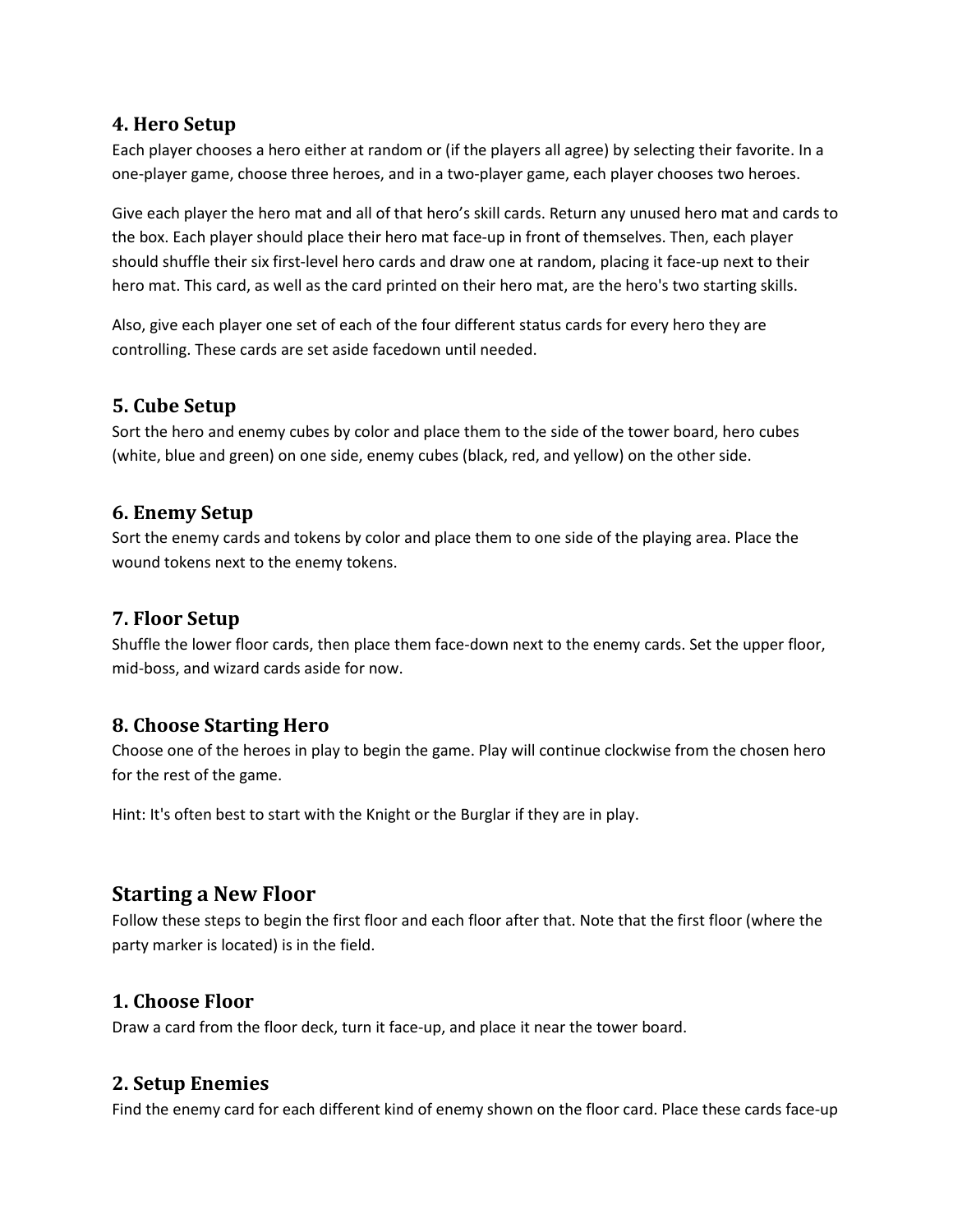where each player can see them. Then, take enemy tokens and arrange them as shown on the floor card. **Enemies in the lower row shown on the card are in the front rank, while enemies in the upper row shown on the sheet are in the rear rank**. Distinguishing the front from the rear rank is important because some attacks can only target enemies in the front rank.

### **3. Clear the Field and the Crypt**

Remove all cubes currently in the field and the crypt and return them to the banks of cubes near the tower board. **Any cubes currently inside the tower remain there**. Obviously, if this is the first floor, there will not be any cubes to clear yet, since no cubes have dropped into the tower.

### **4. Set Peril to 0**

If you are starting the first floor, the peril marker should already be on the '0' of the Peril track. However, if you've just completed a floor, make sure to reset the peril to '0' now.

### **5. Begin the Battle**

The active hero (the hero chosen to go first if you are on the first floor, otherwise the hero to the left of the hero who completed the previous floor) takes their turn.

# **Taking a Turn**

On your hero's turn, take the following steps. Afterwards, play passes to the hero on the left.

# **1. (Optional) Use a Support Skill**

First, you may choose one (and only one) of the hero's support skills (orange gem) to use. Simply read the card and do what it says. Typically, these skills must be exhausted (turned sideways) when used (look for the 'x' symbol on the card). An exhausted card cannot be used again until it's refreshed (returned to an upright orientation), which normally happens when the heroes gain a level (see pg. XX).

**Note:** If you wish to use a support skill on your hero's turn, you must use it before acting. A hero cannot use a support skill after they have acted.

# **2. (Mandatory) Choose and Execute an Action**

Next, either choose and execute one of your hero's action skills (green gem) or one of the generic action skills printed on the status board. Executing an action normally takes the following steps, but you'll need to read the action itself to see the actual steps.

#### **A. Choose Target**

Most actions target one or more enemies, and you must select which you are targeting before you drop any cubes into the tower. Make sure to note if the skill indicates that the target must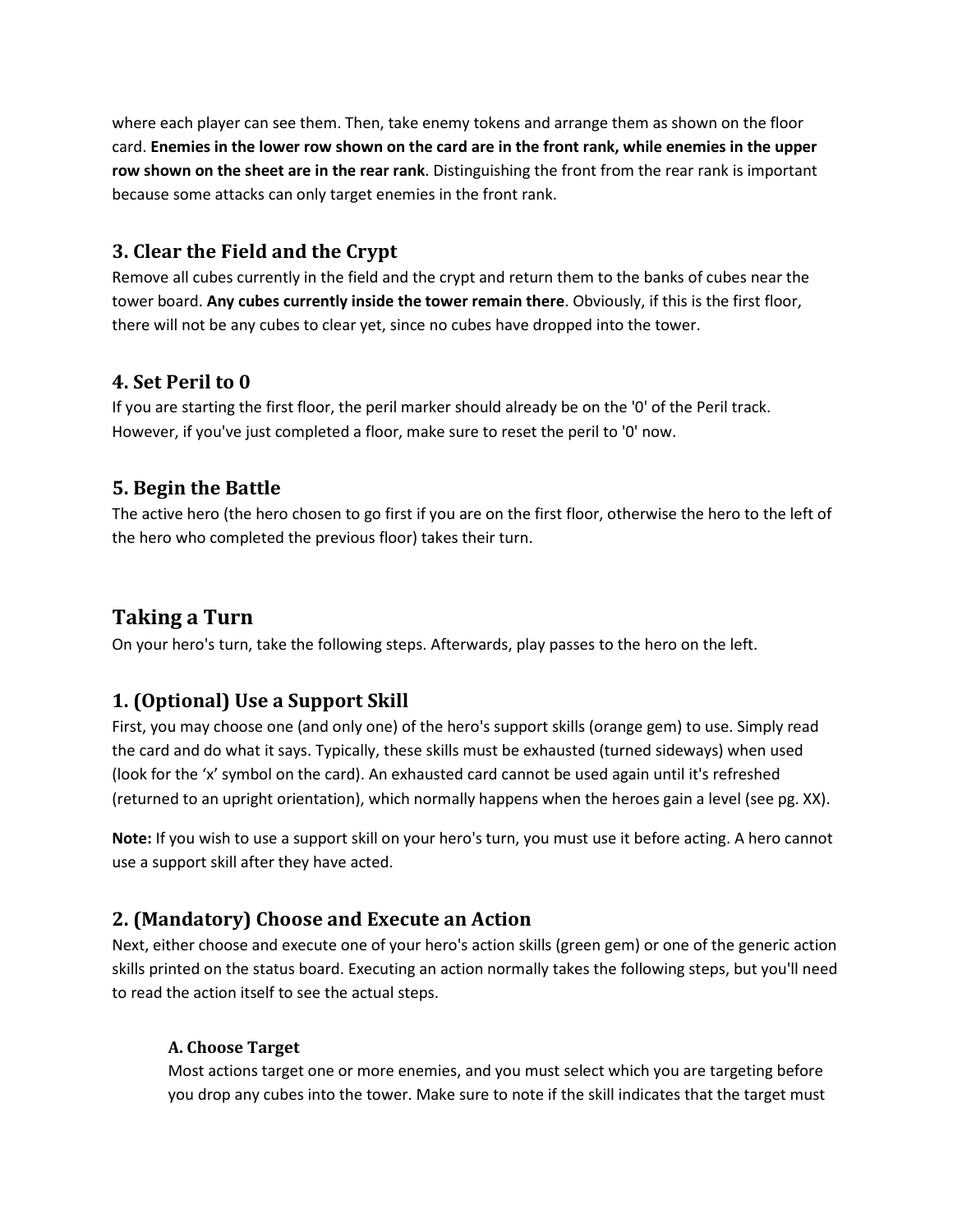be in the front rank because many attacks cannot reach the rear rank.

#### **B. Collect and Drop Cubes in Tower**

First, gather up the enemy peril cubes as printed on the floor card. These usually consist of one red, one yellow, and one black cube, but may change according to peril effects on the tower floor (see "Peril" on pg. XX). Gathered cubes must come from the banks of cubes near the tower board - you cannot take them from the field or crypt.

After that, add any hero cubes shown on your selected action, after the word "Drop." Make sure to gather up the correct number and color or colors of cubes. **Gray cubes are wilds, so use the hero cube of your choice (blue, green, or white)**. As with enemy cubes, gathered hero cubes must come from the banks of cubes near the tower board - you cannot take them from the field or crypt.

#### *CALLOUT BOX: If You Do Not Have Enough Cubes*

If you do not have enough cubes of a particular hero color, then you lose out on those cubes for the action. Gather what you can and ignore the missing cubes.

If you are missing enemy cubes, things are much worse. For each enemy cube you are short, raise the peril by one (see "Peril" on pg. XX) as the wizard's attention becomes drawn to the team.

Note the "Regroup" action printed on the status board. By taking this action, you may return all cubes from the tower, field, and crypt to the banks near the tower board. Doing so raises the peril by four(!) and consumes the hero's action, but this can be a better course of action than bleeding out a point or two of peril every turn or leaving too many hero cubes trapped in the tower. Knowing when to use the "Regroup" action is vital to winning the game.

#### *END BOX*

Once you've gathered up all the peril cubes as well as the cubes indicated on your action, drop them all into the top of the tower at once, being careful not to touch the tower as you do so. Hold your hand about one inch above the tower and drop the cubes without forcing or throwing them in.

Some cubes will get stuck inside the tower, but others will fall out of the bottom of the tower onto the tower board. These cubes are said to be "in the field."

*Example of Dropping Cubes: The Knight uses his Steel Fist action. First, he chooses one enemy in the front rank to target (a Brute, in this instance). Then, he gathers up the peril cubes as shown on the floor card - one red, one yellow, and one black cube, since there are currently no effects increasing the number peril cubes. Next, he gathers the hero cubes for his Steel Fist action, as listed on his hero mat - two blue cubes and one other hero cube of his choice. In this case, he selects a white cube to hopefully help prepare the way for the Spellsling to launch a powerful attack on her turn. So, in total, the Knight drops two blue, one white, one red, one yellow, and one black cube into the top of the tower.*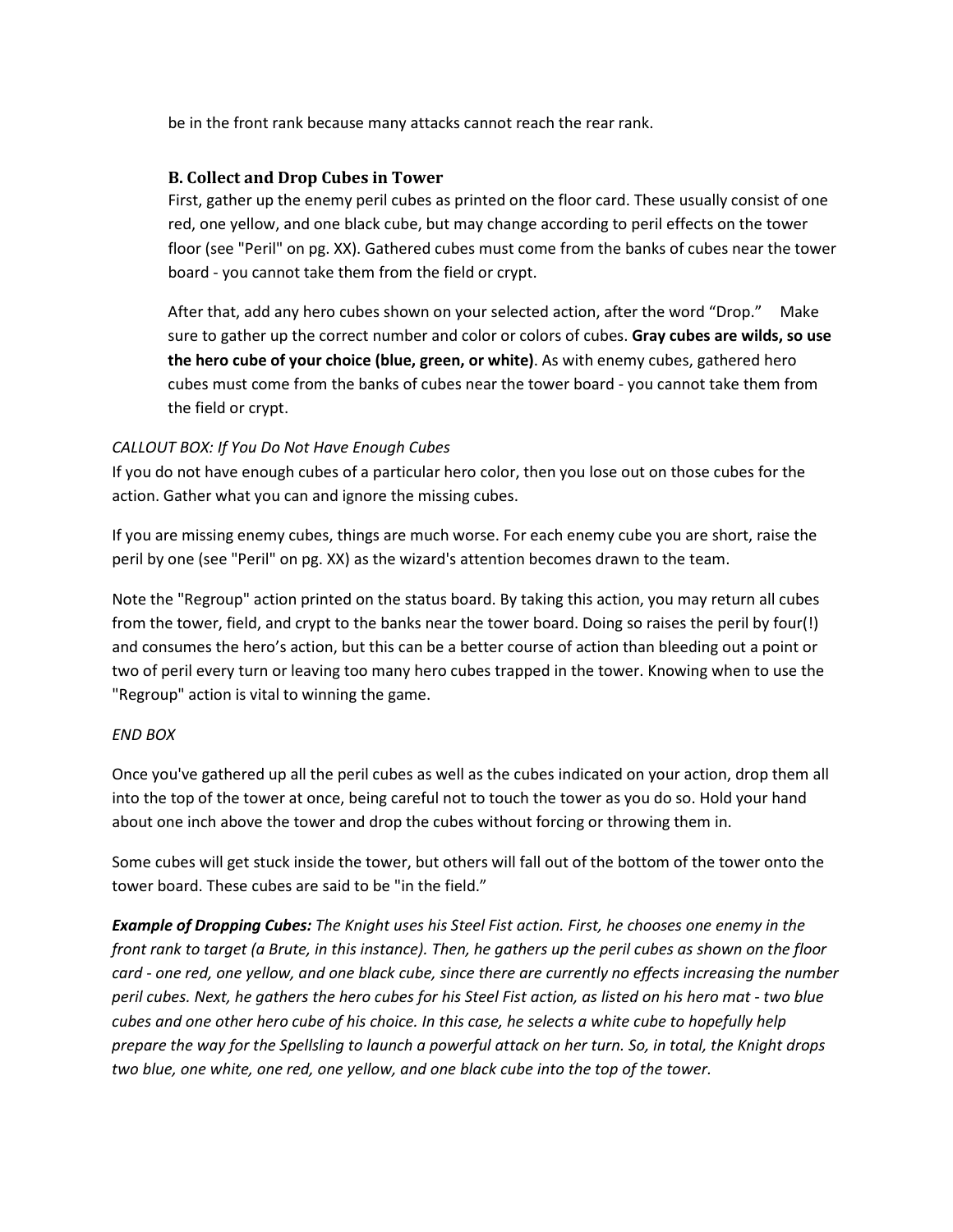#### *The Crypt*

A lucky few cubes may bounce into the crypt on the tower board. These cubes are said to be "in the crypt" and spending them counts the same as spending two cubes of that color from the field unless a game rule says otherwise. (So, usually, spending one red cube from the crypt and three red cubes from the field equals spending five red cubes from the field.)

However, note that heroes and enemies never receive "change" from spending a cube in the crypt. That is to say that the player does not "get a cube back" if two cubes are spent from the crypt to activate an action that costs three.

#### *Gaining and Using Luck*

Any time two or more cubes of any color or colors (whether hero or enemy) fall into the crypt during a single hero's action; the team gains one luck (and only one, no matter how many cubes fall into the crypt). Adjust the luck marker on the status board. Heroes cannot gain luck above the maximum.

Players can spend a luck point at any time to represent a cube of any hero color (white, green or blue.)

#### **C. Resolve Monster Actions**

Once you've dropped the cubes into the tower, it's time to resolve the selected action. However, **first resolve any enemy actions that trigger this turn**. Enemy cubes in the field and crypt trigger enemy actions. The active enemy cards display the number and type of cubes required. The current floor card also displays possible enemy actions. However, we're not going to get into the details of this just yet. You can read ahead for a full explanation of how this works by reading the "Enemy Actions" section on pg. XX.

**Important Note:** Some heroes resolve their actions before enemy actions. When performing these actions, remember to first resolve your hero's action before resolving any enemy actions.

#### **D. Resolve Hero Action**

Once you've resolved enemy actions, you may resolve your hero's action. Normally, this involves spending one or more cubes from the field and crypt for the selected skill. Spent cubes are removed from the field (and crypt) and returned to the bank of cubes by the tower board. Most actions allow you to wound enemies, heal the team's wounds, or remove status tokens from a hero. In general, do what the card says, and you won't go wrong. However, for common types of actions, you may wish to see "Wounding Enemies" (pg. XX), "Healing the Team" (pg. XX) and "Removing Status Tokens" (pg. XX).

Some actions must be exhausted (turned sidewise) when used, similar to support cards. Look for the 'x' symbol on the card to see if it exhausts. An exhausted card cannot be used again until it's refreshed (returned to an upright orientation), which normally happens when the heroes gain a level (see pg. XX).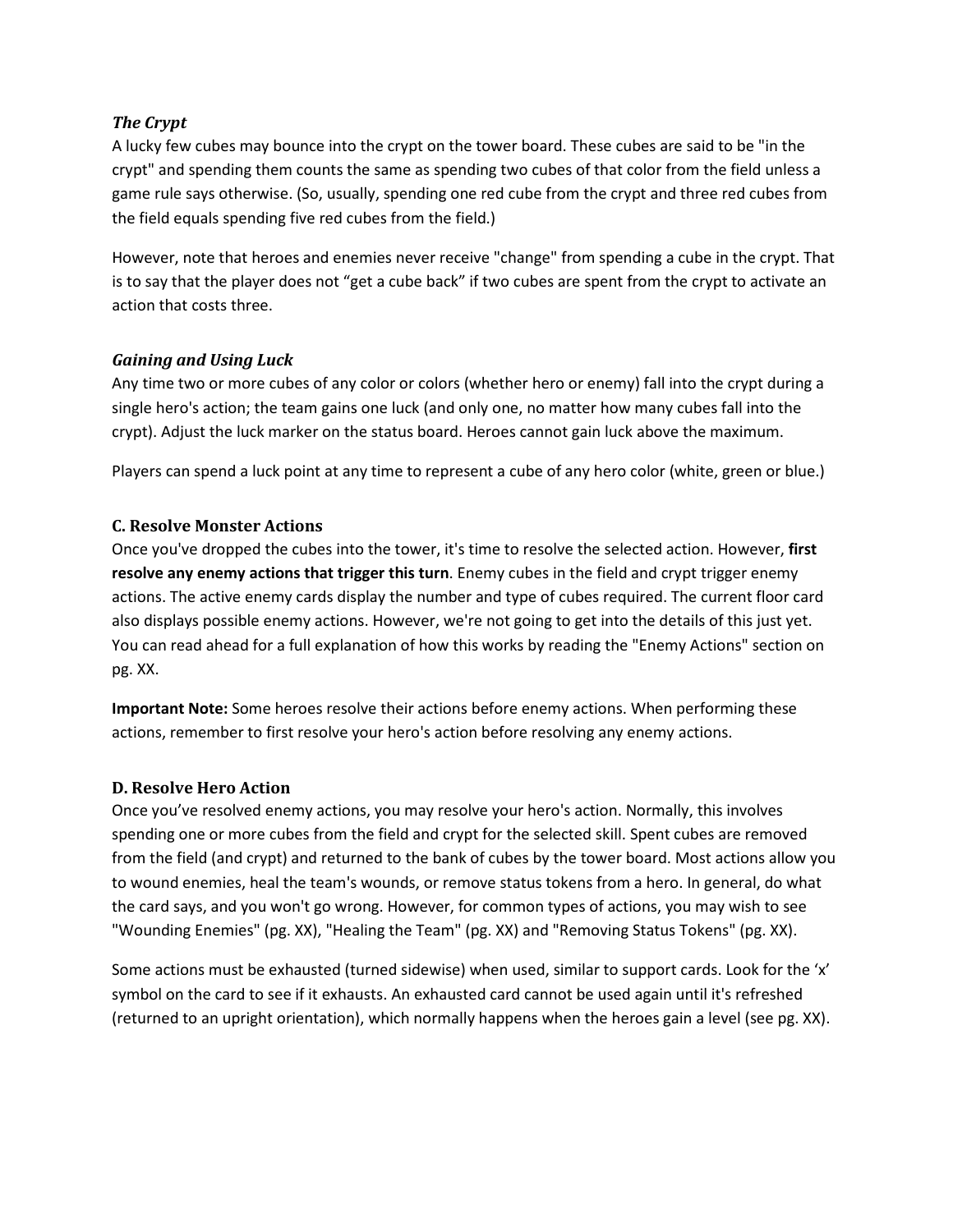# **Leftover Cubes**

Any cubes remaining in the tower, field, and crypt at the end of a hero's turn stay there. **THIS IS VERY IMPORTANT!** At the end of each heroes turn, carefully move the cubes in the field (not the crypt) to a corner or the board where they will not affect future cubes dropping from the tower.

Cubes are normally only removed from the field and crypt when spent during a hero or enemy action, or when a hero takes the "Regroup" action. Because of this, you may "let cubes ride" so that another hero can use them on their turn. Similarly, enemy cubes will build up from turn to turn until they finally activate enemy actions. This ebb and flow of cubes are the very heart and soul of the game.

*Example of Resolving Hero Action: Continuing the Knight's Steel Fist action example from earlier, let's say that after players resolve enemy actions, two blue cubes remain on the field along with one blue cube in the crypt. Looking at the Steel Fist action, we can see that it costs two blue cubes to deal three wounds to the target, plus two extra wounds for every two additional blue cubes spent. Given the blue cubes available, the Knight could either spend two blue cubes to deal three wounds to the targeted Brute or four blue cubes (remembering that the blue cube in the crypt counts as two cubes) to deal five wounds to the Brute.*

*The Knight doesn't have to make this decision until after he has dropped the cubes for his action. It may make more sense only to deal three wounds to the Brute, and leave the blue cube in the crypt for later, or even to deal no wounds at all and leave all of the blue cubes for the next hero. Alternately, if there were more blue cubes available to spend, he could deal even more wounds to the Brute if he wished to spend them. Deciding when to spend or save cubes is one of the most important skills players will need to learn.*

# **Wounding Enemies**

The vast majority of hero actions are intended to deal wounds to an enemy. Simply take the appropriate number of wound tokens and place them beside the targeted enemy's token. If the total number of wounds on the enemy equals or exceeds the maximum number of wounds listed on that enemy's card, the enemy is immediately killed (see "Killing Enemies" on pg. XX). Otherwise, the enemy is still alive and operates at full capacity.

# **Enemy Defenses**

Many enemies have defenses that can reduce or even entirely negate attacks aimed at them. For instance, when a hero attacks a Rider, the wounds dealt are reduced by the number of enemies in the rank ahead of it. So, if it's in the front rank, this number would be 0, but if it's in the rear rank, you would count all the enemies in the front rank and reduced the damage by one for each enemy. i.e., if the Rider is in the rear rank and there are five enemies in the front rank, all damage done to the Rider is reduced by five wounds (to a minimum of 0 wounds).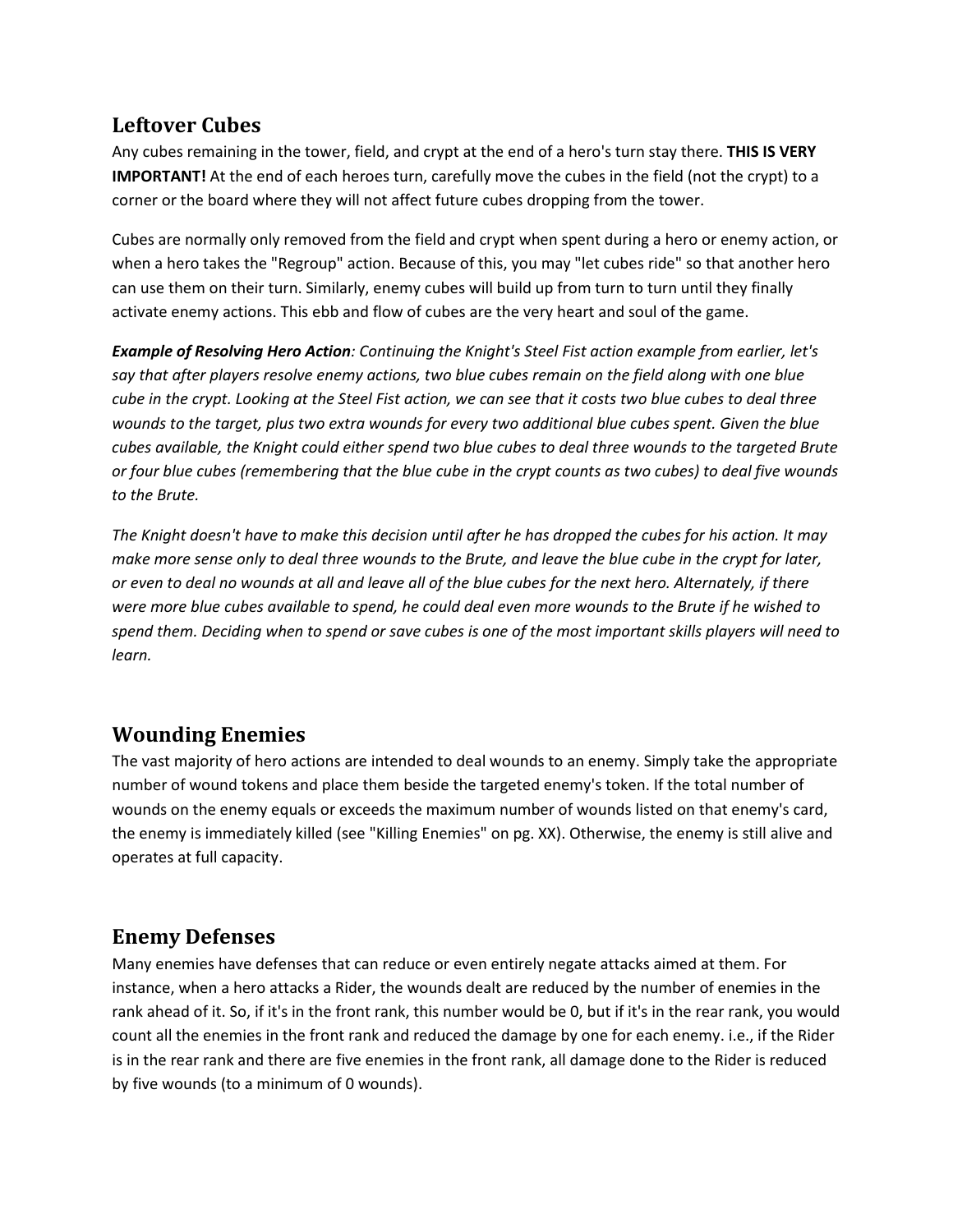### **Melee, Projectile, and Magic Resistance.**

Other enemies have defenses against certain types of attacks. Nearly all attacks the heroes can make are melee, projectile, or magic attacks. If a hero attacks an enemy with the proper type of "Resistance" (For instance, if he uses a melee attack against an enemy with Melee Resistance), then the attack is reduced by the number of wounds listed. So, Melee Resistance 2 reduces all melee attacks against that enemy by two wounds (to a minimum of 0 wounds).

# **Killing Enemies**

Eliminate an enemy when it has wound tokens on it equal or greater than its maximum wounds (shown on its enemy card.) Remove that enemy token from play and return it to the pile next to the enemy cards, then increase the team's current XP marker by the enemy's XP value (found in the upper right corner of its enemy card). If the current XP marker moves onto the blue XP marker, the team immediately gains a level (see "Gaining Levels," pg. XX. Gain any leftover XP after the team gains their level. After removing the enemy token, reform the enemy ranks as described below, under "Reforming Enemy Ranks."

# **Reforming Enemy Ranks**

First, slide enemy tokens left to fill in any gaps that eliminated enemies may have left. Then, if there are more enemy tokens in the rear rank than the front rank, enemies in the rear rank must "fall down" until there are an equal or greater number of monsters in the front rank than in the rear rank.

# **Enemies Falling into the Front Rank**

When an enemy falls into the front rank, place it on the **right side** of the front rank. The order in which enemies fall into the front rank is as follows:

- 1. Any red-bordered enemies, starting from the **left side** of the rear rank.
- 2. Any yellow-bordered enemies, starting from the **left side** of the rear rank.
- 3. Any black-bordered enemies, starting from the **left side** of the rear rank.

# **Gaining Levels**

When the current XP marker enters the same space as the needed XP marker, the team gains a level. When that happens, immediately carry out the following steps.

- 1. Reset the current XP marker to 0.
- 2. Advance the blue XP marker by one, unless it is already at the maximum.
- 3. Refresh all exhausted hero skill cards. That is, return them to an upright orientation.
- 4. Each hero gains a new skill. Each hero may select any skill card of a level they already have a card for, or they may shuffle up their skill cards of the next higher level and choose one at random. For instance, if a hero has at least one first level skill card, they may either gain their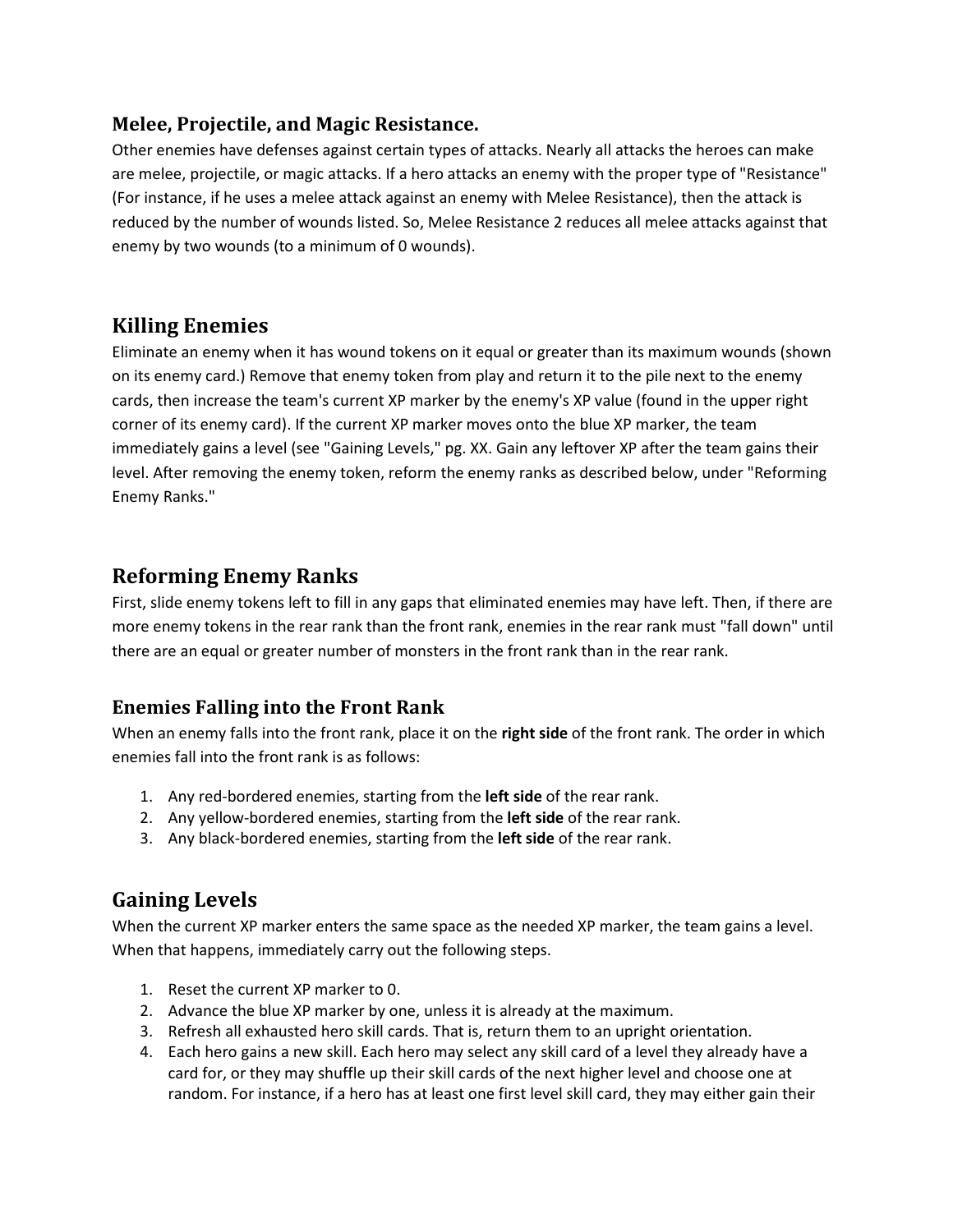choice of any remaining first level skills or else shuffle second level skills and draw one at random.

5. Finally, the team collects any remaining XP from the enemy that was killed to gain the level.

# **Healing the Team**

Whenever you take an action that heals the team of wounds, reduce the party's current wound marker by that many wounds, to a minimum of 0. Disregard any leftover healing after reducing the current wound marker to 0.

# **Enemy Actions**

Follow these steps to resolve enemy actions.

1A. If there is at least one red-bordered enemy token in play, check the red-bordered enemy card in play. If there are enough cubes in the field and crypt to activate any action (or actions) on that card, activate the action and spend the cubes required (see below). Read the card to see what the action does, specifically. After executing the action, increase peril by one (see "Peril" on pg. XX).

1B. If there are no red-bordered enemy tokens in play, check the current floor's sheet to see if there is an action listed on it that activates by spending red cubes (usually raising peril). If so, and there are enough cubes in the field and crypt to activate that action, then do so, spending the cubes required (see below). After executing the enemy action, increase peril by one **unless the action raised the peril as part of its effect**.

2A and 2B. Repeat 1A and 1B, this time looking at yellow-bordered enemies.

3A and 3B. Repeat 1A and 1B one last time, this time looking at black-bordered enemies.

**Note:** A given enemy action may only activate once per turn, even if there are enough cubes in the field and crypt to activate it multiple times.

# **Spending Cubes to Activate Enemy Actions**

As with hero cubes, enemy cubes in the crypt count double when being spent. When spending cubes for the enemies, the players should always remove cubes in the crypt only if necessary - always take them from the field first. However, spend cubes as economically as possible. So, for example, if there are two red cubes in the field and one red cube in the crypt and you need to spend three red cubes total, then one should be taken from the field, and one from the crypt.

# **Wounding the Team**

When the team suffers one or more wounds, increase the current team wounds marker on the status board by the number of wounds suffered. If this moves the marker into the same space as the maximum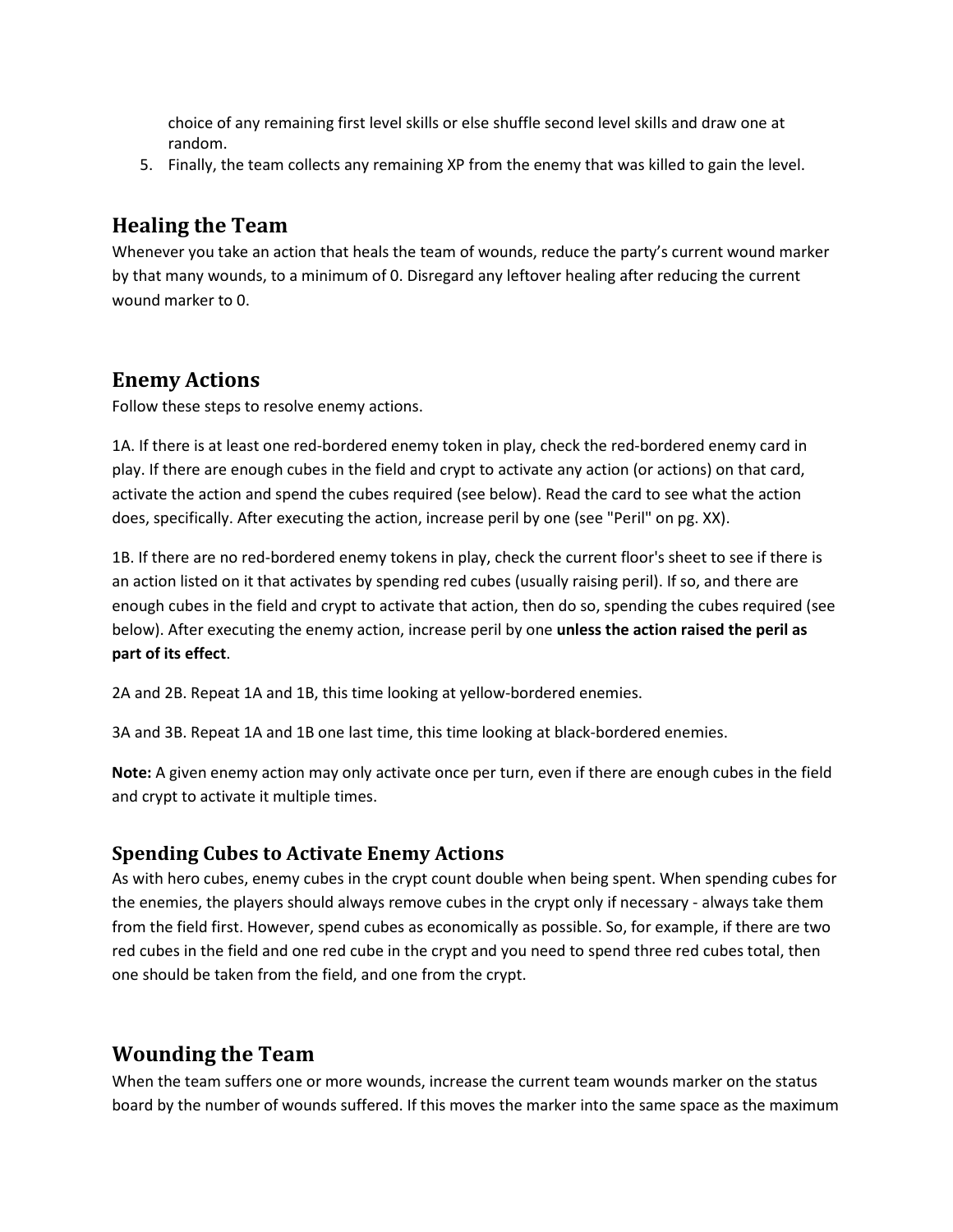team wounds marker at any time, the heroes are defeated, and the players lose the game.

#### **Hero Armor**

Some hero skills have one or more shield symbols on them. Wounds inflicted on the team **during that hero's turn** are reduced by one per shield symbol that hero has on all of his or her acquired skill cards combined. So, if the Knight currently has a total of three shield symbols on his skills, and the team suffers seven wounds during the Knight's turn, the team would only suffer four wounds.

# **Peril**

Peril represents the extent to which the heroes have drawn the attention of the wizard (the boss at the top of the tower.) Each time the peril rises, look at the peril chart on the current floor sheet. When the peril reaches any of the levels shown on the floor sheet, the listed effect occurs. So, if the floor sheet says "3 - Add a Brute to the right side of the front rank." then the moment that peril reaches three, players add a Brute to the right side of the front rank. Once a given peril chart effect has occurred on a floor, it cannot trigger again, even if the peril is lowered and then reaches that level again.

Note that the final effect on each peril chart causes the heroes to lose the game, as the wizard's attention is fully focused on them. However, players reset peril to 0 at the start of each new floor, so if the team's peril is getting too high, wrap things up on the current floor as soon as possible.

# **Completing a Floor**

Heroes complete a Floor after they have defeated all of the enemies (and there are no more enemy tokens in play) on the floor. The team may then choose to open any or all treasure chests listed on the current floor sheet to try and gain some useful items (see "Opening Chests and Gaining Treasure," on pg. XX). After players have opened or abandoned all of the chests, advance the tower floor marker by one and start the new floor (see "Starting a New Floor," on pg. XX).

# **Types of Hero Skills**

There are four types of hero skills, as described below.

- 1. Support (orange gem) A hero **may** use one support skill on their turn before they take their action. Many support skills are exhausted when used, meaning they cannot be used again until refreshed (which happens when the team gains a level).
- 2. Action (green gem) A hero **must** use one action skill on their turn after they use their support skill (if any). Most actions do not get exhausted when used, but some do, just like support skills.
- 3. Passive (blue gem) Passive skills are always in effect for their owner. They never have to be exhausted.
- 4. Response (white gem) Players use response skills after a specific event described on the card. Like support skills, responses often have to be exhausted when used.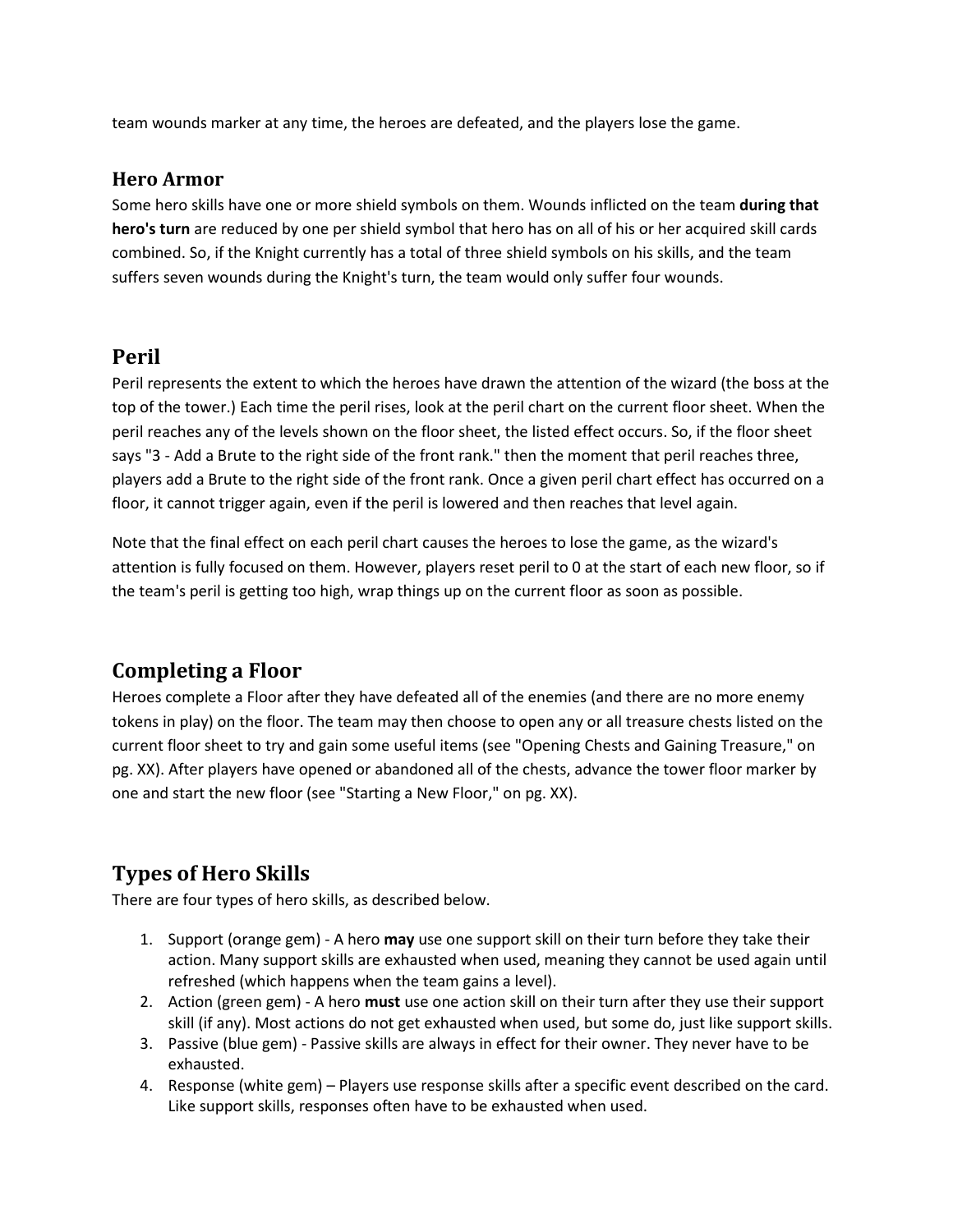# **Opening Chests and Gaining Treasure**

Once heroes empty a floor of enemies, the team may choose to open one or more of any treasure chests the floor contains, as shown on the floor sheet. For each chest that the team opens, draw one card from the chest deck, look at the number in the upper right, and compare it to the current peril. If the number on the card is **less than or equal to** the current peril, read the card out loud and follow the instructions. However, if the current peril is **lower than** the number in the upper right of the card, ignore the effects of the card.

In either case, once players enact or ignore the chest card's effect, shuffle it back into the chest deck and draw **two cards** from the treasure deck.

# **Treasures**

Treasure cards labeled "Team Treasures" (currently two stick figures in the upper left banner) should be placed faceup near the tower board where every player can reach them. Give treasures labeled as "Hero Treasures (one figure in the banner) to one hero of the team's choice. Treasures are always one of the same four types as hero skills (Support, Action, Passive, or Response) and follow the same rules as hero skills of that type.

Heroes may trade their hero treasures back and forth among themselves before starting a new floor.

# **Status Tokens**

Sometimes, the heroes acquire lasting negative status effects as a result of enemy actions or chest traps. When this happens, that hero's player finds the appropriate status effect card and places it face-up in front of themselves. Then, they draw one status token at random from the cup. Place a hero cube of the matching color on the status card each time they become afflicted with that status. Place the status token back in the cup.

For example, if a Knight is stricken three times, he would place the stricken status card in front of himself, then draw a status tokens at random and place a matching hero cube on the status card. Place the status token back in the cup and repeat the procedure twice more.

Statuses do different things, as described on the card. Stricken, for instance, causes the team to suffer one wound per status token at the start of each of that hero's turns.

*(Publisher Note: Original rules included a second set of status tokens. Using hero skill tokens is more brutal, and reduces component count.)f*

### **Removing Status Tokens**

Starting **the turn after acquiring the status tokens,** the hero may buy them off at the end of their turn. To do so, the hero simply spends a hero cube matching the token's color from the field or crypt, then